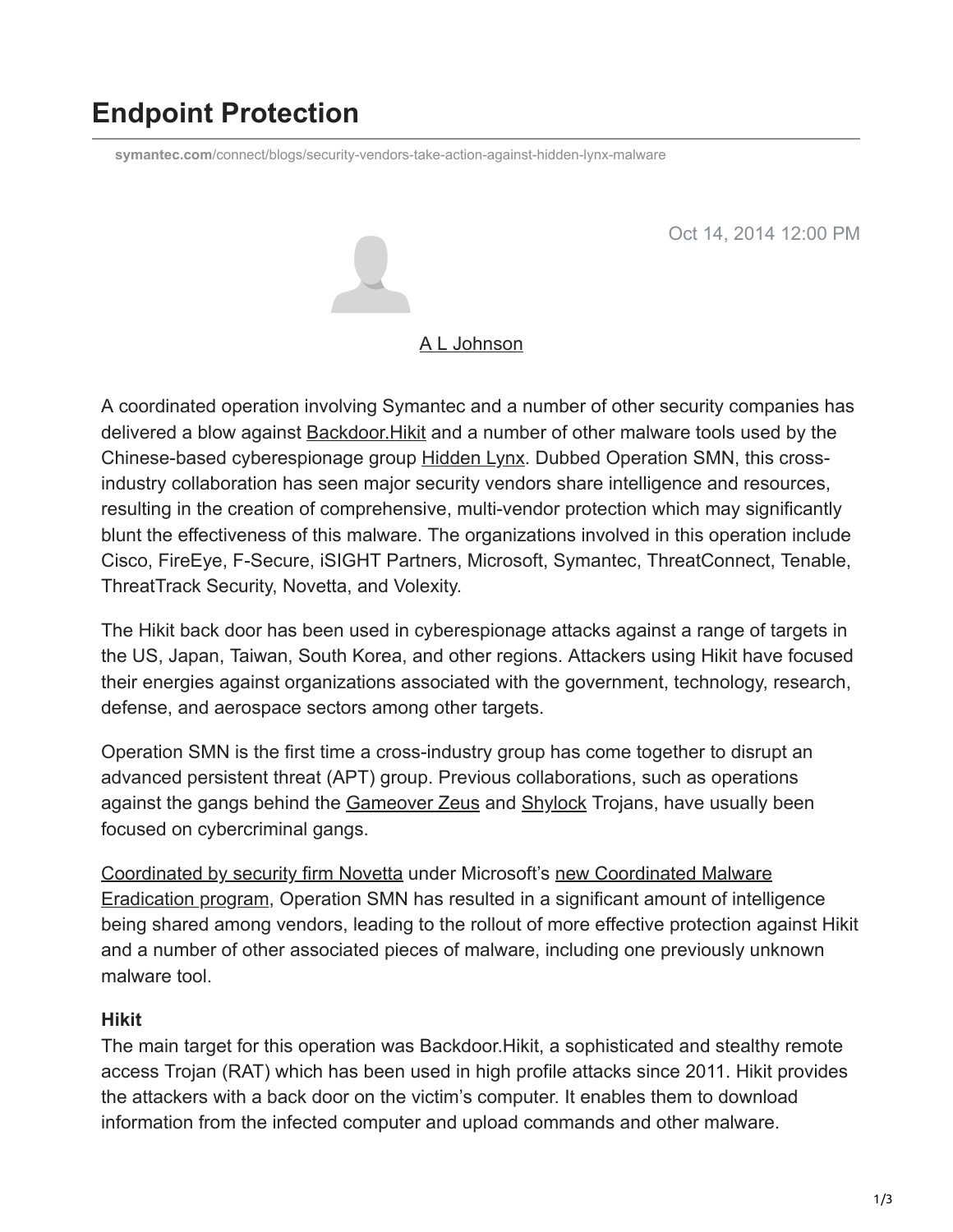Network-tunneling capabilities allow the threat to create proxies, while an ad-hoc network generation feature allows it to connect multiple compromised computers to create a secondary network. Hikit comes in 32-bit and 64-bit versions, which are deployed depending on the target's infrastructure.

Hikit has been used by at least two Chinese-based APT groups to launch cyberespionage attacks: [Hidden Lynx](https://community.broadcom.com/symantecenterprise/viewdocument?DocumentKey=8962de07-8e6a-41cc-a6d6-d22ea52dcbfa&CommunityKey=1ecf5f55-9545-44d6-b0f4-4e4a7f5f5e68&tab=librarydocuments) and Pupa (also known as Deep Panda). Whether the groups are related in some way or whether they simply have access to the same malware tools is currently unknown.



*Figure 1. Hikit infections by region*

## **Hidden Lynx**

Hidden Lynx, also known in the industry as Aurora, is a highly capable and well-resourced group of attackers that is based in China. The group has a track record of mounting relentless and persistent attacks against a broad range of targets.

[Symantec has carried out extensive research on Hidden Lynx](http://www.symantec.com/content/en/us/enterprise/media/security_response/whitepapers/hidden_lynx.pdf) and has concluded that the group has between 50 and 100 operatives at its disposal and is capable of carrying out hundreds of simultaneous attacks against diverse targets. Given its broad focus, the group appears to operate as a "hackers for hire"-type operation, mounting attacks on demand as directed by its paymasters.